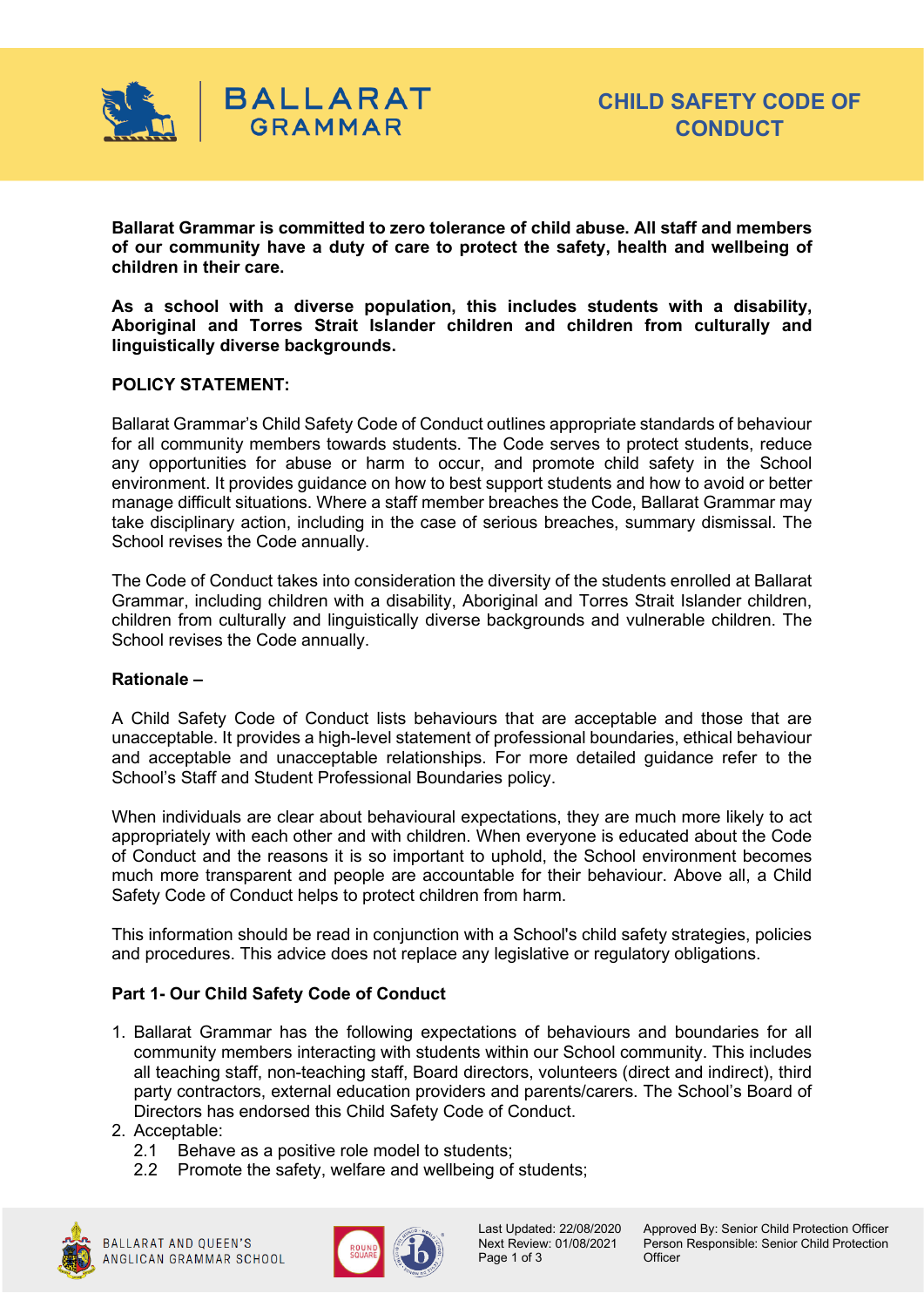

- 2.3 Be vigilant and proactive with regard to student safety and child protection issues;
- 2.4 Ensure as far as practicable that adults are not alone with a child;<br>2.5 Provide age appropriate supervision for students;
- Provide age appropriate supervision for students;
- 2.6 Comply with guidelines published by the School with respect to child protection;<br>2.7 Treat all students with respect:
- Treat all students with respect:
- 2.8 Promote the cultural safety, participation and empowerment of linguistically and culturally diverse students;
- 2.9 Use positive and affirming language towards students;
- 2.10 Encourage students to 'have a say' and then listen to them with respect;
- 2.11 Respect cultural, religious and political differences;
- 2.12 Help provide an open, safe and supportive environment for all students to interact, and socialise;
- 2.13 Intervene when students are engaging in inappropriate bullying behaviour towards others or acting in a humiliating or vilifying way;
- 2.14 Report any breaches of this Child Safety Code of Conduct;
- 2.15 Report concerns about child safety to one of the School's Child Protection Officers and ensure that your legal obligations to report allegations externally are met;
- 2.16 Where an allegation of child abuse is made, ensure as quickly as possible that the student involved is safe;
- 2.17 Call the Police on 000 if you have immediate concerns for a student's safety; and
- 2.18 Respect the privacy of students and their families and only disclose information to people who have a need to know.
- 3. Not Acceptable:
	- 3.1 Engage in any form of inappropriate behavior towards students or expose students to such behavior;
	- 3.2 Use prejudice, oppressive behaviour or inappropriate language with students;
	- 3.3 Express personal views on cultures, race or sexuality in the presence of students or discriminate against any student based on culture, race, ethnicity or disability;
	- 3.4 Engage in open discussions of an adult nature in the presence of students;
	- 3.5 Engage in any form of sexual conduct with a student including making sexually suggestive comments and sharing sexually suggestive material;
	- 3.6 Engage in inappropriate personal communications with a student through any medium, including any online contact or interactions with a student;
	- 3.7 Take or publish (including online) photos, movies or recordings of a student without parental/carer consent;
	- 3.8 Post online any information about a student that may identify them such as their: full name; age; e-mail address; telephone number; residence; school; or details of a club or group they may attend; and
	- 3.9 Ignore or disregard any suspected or disclosed child abuse.
- 4. This Code of Conduct covers all activities, including potentially high-risk activities such as: overnight camps, counselling, first aid, bus travel, students with high support needs.
- 5. Our Child Protection Program includes a Staff and Student Professional Boundaries Policy that provides detailed guidance for all staff and Volunteers on how to maintain professional boundaries between students and adults at Ballarat Grammar.

# **Part 2- Report Any Concerns**

1. The Program also includes information for directors of the Board of Directors, staff and Direct Contact Volunteers as to how to identify key risk indicators of child abuse concerns to one of our School's nominated Child Protection Officers.





Page 2 of 3

Last Updated: 22/08/2020 Approved By: Senior Child Protection Officer<br>Next Review: 01/08/2021 Person Responsible: Senior Child Protection Person Responsible: Senior Child Protection<br>Officer